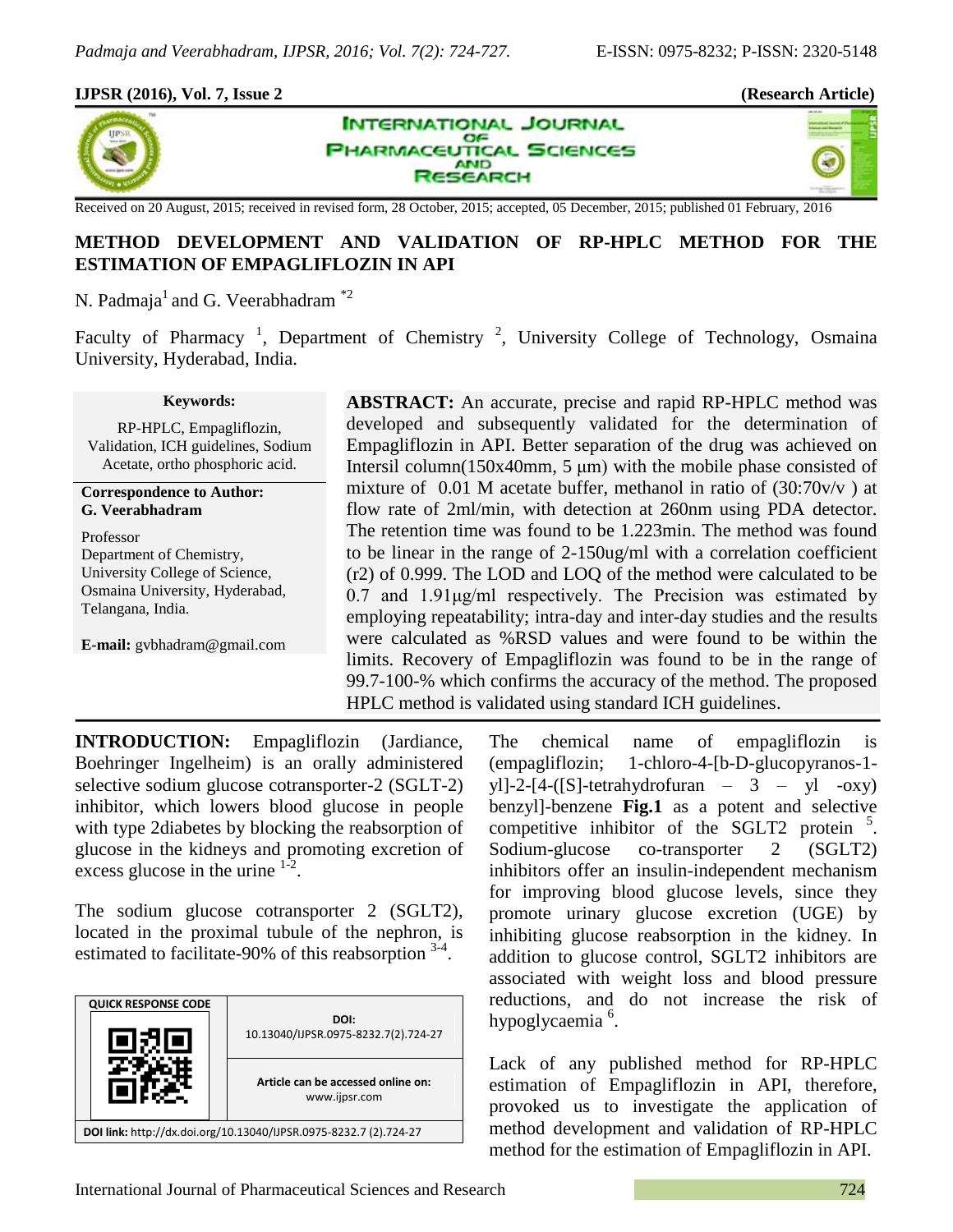

## **MATERIALS AND METHODS: Instrumentation:**

The chromatography was performed on a Waters 2695 HPLC system, equipped with an auto sampler, PDA detector and Empower 2 software. Analysis was carried out at 260 nm with an Intersil  $C_{18}$ , (150mmx40mm, 5 µm) dimensions at ambient temperature.

### **Chemicals and reagents:**

Empagliflozin was supplied as gift sample from Mylon laboratories, Hyderabad. Acetate buffer was obtained from Qualigens Fine Chemicals (Mumbai, India) and Methanol (HPLC grade) was purchased from local market.

## **Preparation of solutions:**

**Preparation of buffer:** Accurately weighed about 2.86 grams of sodium acetate was taken into 1000ml beaker and dissolved and diluted to 1000ml with HPLC water and degassed in ultrasonic water bath and filtered through 0.45μm filter using vacuum filtration and the pH of 4 was adjusted by using diluted ortho phosphoric acid.

## **Preparation of mobile phase:**

The optimized mobile phase consists of a mixture of acetate buffer and methanol in the ratio of 30:70 v/v.

## **The diluents:**

The drug was first dissolved in methanol and further dilutions were made using methanol.

## **Preparation of standard stock solution:**

Accurately weighed 10mg of Empagliflozin was taken in a 10ml standard volumetric flask and dissolved in few ml of methanol. Then the volume was made up to the mark with methanol. From the above solution, 1ml was diluted to 10 ml with mehanol to get a concentration of 100μg/ml of Empagliflozin

### **Method development selection of wavelength:**

Stock solution of 100 mg/ml was prepared for Empagliflozin and further diluted to get the concentration of 10μg/ml of Empagliflozin was prepared with methanol. The wavelength was selected by scanning the above standard drug solution between 200 to 400nm. The scanned results showed that reasonable maximum absorbance was recorded at 260nm. Therefore 260nm was selected as the detection wavelength for the RP-HPLC investigation **Fig. 2**.



**FIG. 2: UV SPECTRA OF EMPAGLIFLOZIN**

## **Construction of calibration curve:**

Aliquots of different concentrations of standard solution were prepared and their chromatograms were recorded at the optimized chromatographic conditions. The mean peak areas at different concentration levels were calculated from the chromatograms. Then the linearity plot was constructed using the mean peak areas at their respective concentrations.

## **Method validation:**

The developed method was validated for linearity, accuracy, precision, and limit of detection, limit of quantitation, robustness and system suitability parameters as described in ICH guidelines.

**Linearity:** From the stock solution, 25, 50, 75, 100, 125, 150μg/ml solutions were made and their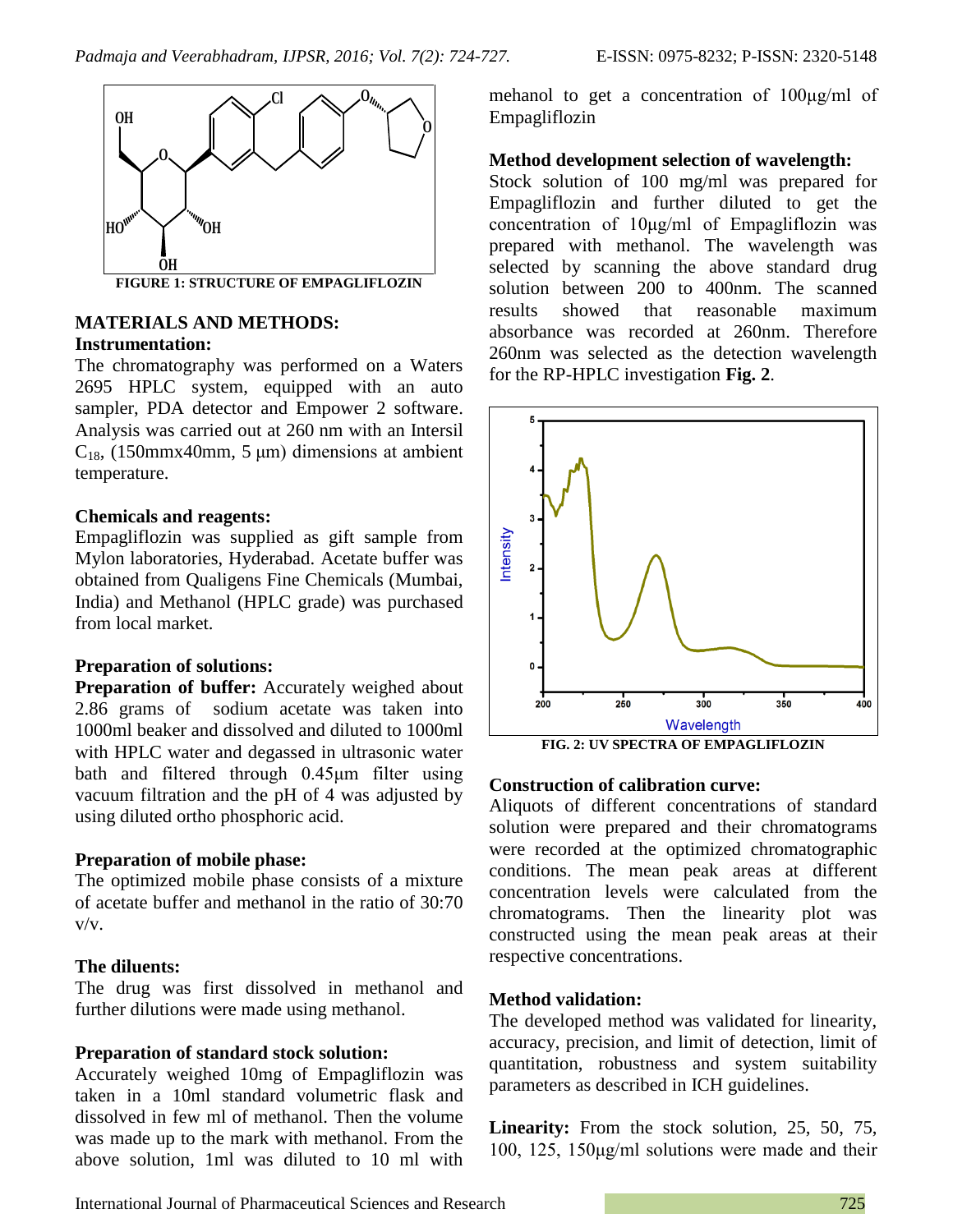chromatograms were recorded. From the recorded chromatograms, their respective mean peak areas were calculated and the linearity plot was constructed using the mean peak areas at their respective concentrations. The correlation coefficient was found to be 0.999. The linearity data of Empagliflozin was shown in **Table 1** and the calibration plot was shown in **Figure 3.**

#### **TABLE 1: LINEARITY DATA OF EMPAGLIFLOZIN**

| S.no | Concentration (ug/ml) | Area    |
|------|-----------------------|---------|
|      | 25                    | 230190  |
|      | 50                    | 461821  |
| 3    | 75                    | 692730  |
|      | 100                   | 923642  |
| 5    | 125                   | 1164887 |
|      | 150                   | 1385556 |



#### **Accuracy:**

Accuracy of the method was determined by calculating the % recovery of Empagliflozin by the method of standard edition (standard stock solution

| <b>TABLE 4: ROBUSTNESS STUDY</b> |                |                  |        |                    |        |                     |        |
|----------------------------------|----------------|------------------|--------|--------------------|--------|---------------------|--------|
|                                  | Concentrations | <b>Flow rate</b> |        | <b>Temperature</b> |        | <b>Mobile phase</b> |        |
|                                  | $100$ ug/ml    |                  | 0.8    | 35                 | 25     | 2 ml                | 2 ml   |
|                                  | Avg.area       | 910020           | 920363 | 915886             | 919754 | 919194              | 919504 |
|                                  | S.D            | 8895             | 6331   | 6463               | 6950   | 7035                | 6596   |
|                                  | % RSD          | 0.9              | 0.6    | 0.70               | 0.75   | 0.75                | 0.71   |

### **System suitability parameter:**

System suitability was analyzed by giving six replicates and evaluated the chromatographic parameters like retention time, tailing factor, theoretical plates and peak area the results of system suitability was reported in the **Table 5.** The chromatogram of Empagliflozin standard was shown in **Fig. 4**. And the optimized chromatographic conditions were shown in **Table 6.**

spiked into the placebo). The results of recovery studies were recorded in **Table 2.**

### **TABLE 2: RECOVERY STUDY RESULT**

| S.no | Level $%$ | % Recovery |
|------|-----------|------------|
|      | 50        | 99.7       |
|      | 100       | 99.6       |
|      | 150       | 100        |

#### **Precision:**

The precision of the method was evaluated by carrying repeatability in the same day (intra-day) and inter-day precision studies. The percentage relative standard deviation (% RSD) of each study was calculated and was found to be less than 2% showing the method was precise. The results of intra-day and inter-day studies were shown in **Table 3.**

#### **TABLE 3: PRECISION STUDY RESULTS**

| <b>Concentrations</b> | <b>Repeatability</b> | Intra-       | Inter day study |        |  |
|-----------------------|----------------------|--------------|-----------------|--------|--|
| $100$ ug/ml           |                      | day<br>study | Day 1           | Day 2  |  |
| Avg.area              | 924838               | 918506       | 918510          | 915876 |  |
| S.D                   | 9845                 | 7349         | 7082            | 6446   |  |
| % RSD                 | 1.064                | 0.8          | 0.77            | 0.7    |  |

### **LOD and LOQ:**

Limit of detection (LOD) and limit of quantitation (LOQ) of the method were found to be 0.7μg/ml and 1.91μg/ml respectively.

#### **Robustness:**

Robustness of the method was determined by slightly changing the flow rate, temperature and mobile phase composition from the optimized chromatographic conditions. The results were shown in **Table 4**.